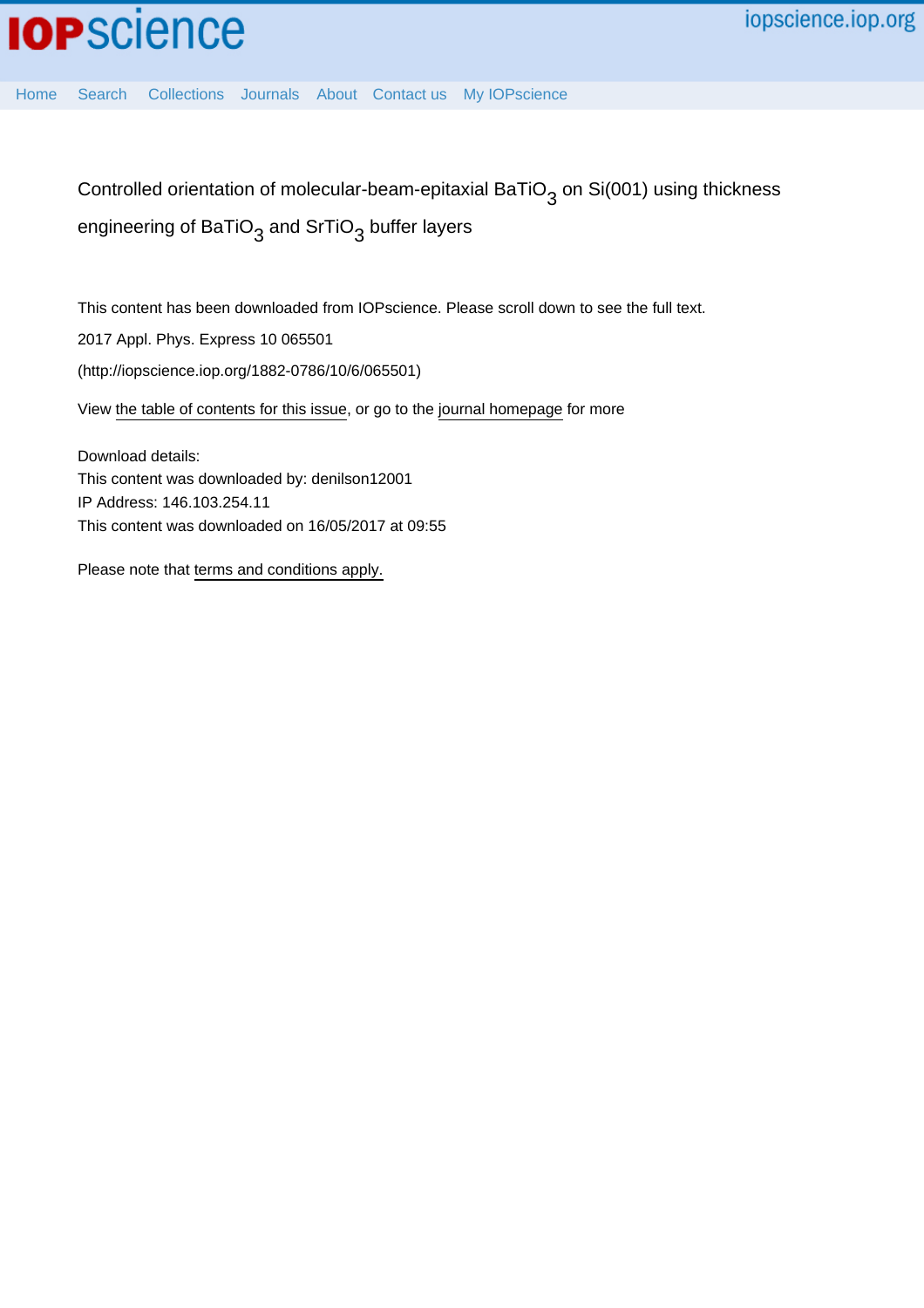## Controlled orientation of molecular-beam-epitaxial BaTiO $_3$  on Si(001) using thickness engineering of BaTiO<sub>3</sub> and SrTiO<sub>3</sub> buffer layers



Min-Hsiang Mark Hsu<sup>1,2\*</sup>, Dries Van Thourhout<sup>2,3</sup>, Marianna Pantouvaki<sup>1</sup>, Johan Meersschaut<sup>1</sup>, Thierry Conard<sup>1</sup>, Olivier Richard<sup>1</sup>, Hugo Bender<sup>1</sup>, Paola Favia<sup>1</sup>, Maria Vila<sup>4,5</sup>, Rosalia Cid<sup>4,5</sup>, Juan Rubio-Zuazo<sup>4,5</sup>, German R. Castro<sup>4,5</sup>, Joris Van Campenhout<sup>1</sup>, Philippe Absil<sup>1</sup>, and Clement Merckling<sup>1</sup>

 $1$ imec, Kapeldreef 75, 3001 Leuven, Belgium

<sup>2</sup>Photonics Research Group, INTEC, Ghent University–imec, 9000 Gent, Belgium

<sup>3</sup>Center for Nano- and Biophotonics (NB-Photonics), Ghent University, 9000 Gent, Belgium

<sup>4</sup>SpLine CRG BM25 Beamline, European Synchrotron Radiation Facility, 38000 Grenoble, France

<sup>5</sup>Instituto de Ciencia de Materiales de Madrid, Consejo Superior de Investigaciones Científicas (ICMM-CSIC), 28049 Madrid, Spain

\*E-mail: min.hsiang.hsu@imec.be

Received March 27, 2017; accepted April 17, 2017; published online May 16, 2017

Monolithically integrating BaTiO<sub>3</sub> on silicon substrates has attracted attention because of the wide spectrum of potential novel applications ranging from electronics to photonics. For optimal device performance, it is important to control the BaTiO<sub>3</sub> domain orientation during thin film preparation. Here, we use molecular beam epitaxy to prepare crystalline BaTiO<sub>3</sub> on Si(001) substrates using a SrTiO<sub>3</sub> buffer layer. A systematic investigation is performed to understand how to control the BaTiO<sub>3</sub> domain orientation through the thickness engineering of the SrTiO<sub>3</sub> buffer layer and the BaTiO<sub>3</sub> layer itself. This provides different possibilities for obtaining a given BaTiO<sub>3</sub> orientation as desired for a specific device application. © 2017 The Japan Society of Applied Physics

The premier representative of the perovskite oxides,<br>ABO<sub>3</sub>, is BaTiO<sub>3</sub> (BTO), which has been studied for<br>over 70 years.<sup>1)</sup> The displacement of the Ti atom in the<br>lattice makes BTO possess the tetraopal crystal structure  $ABO<sub>3</sub>$ , is BaTiO<sub>3</sub> (BTO), which has been studied for lattice makes BTO possess the tetragonal crystal structure, dielectric, piezoelectric, pyroelectric, and ferroelectric properties. $2-5$  $2-5$  $2-5$  It is noteworthy that BTO exhibits, in several areas, characteristics that outperform any other  $ABO_3$  material.<sup>5–[8](#page-4-0))</sup> For this reason, the integration of crystalline BTO thin films with Si has attracted much interest for use in advanced Si-based device applications in both electronics and photonics. Recently, several groups have succeeded in this integration by inserting the  $SrTiO<sub>3</sub> (STO)$  as a buffer layer between BTO and the Si(001) substrate using molecular beam epitaxy (MBE). For example, Dubourdieu et al.<sup>9)</sup> and Li et al.<sup>10)</sup> demonstrated switchable ferroelectricity for nonvolatile logic applications. Additionally, in the area of silicon photonics, Xiong et al.<sup>11)</sup> and Abel et al[.12\)](#page-4-0) took advantage of the strong Pockels effect in BTO to achieve a high-speed hybrid BTO/Si optical modulator. Fundamentally, the Ti displacement in tetragonal BTO occurs along the  $c_{\text{BTO}}$  directions, allowing for six possible domain orientations in thin films: two c-oriented domains with out-of-plane dipoles and four a-oriented domains with in-plane dipoles.<sup>[5](#page-4-0))</sup> Moreover, during the oxide synthesis, different BTO domain phases can coexist.<sup>[13\)](#page-4-0)</sup> In addition, device performance is highly dependent on the BTO domain orientation and the relationship between the BTO domain orientation and the applied electric field. For example, since current ferroelectric field-effect transistor (FeFET) designs are mainly based on planar stacks of metal–ferroelectric oxide–semiconductor structures, the electric field during device operations is oriented vertically. Therefore, in practice, FeFETs require *c*-oriented BTO[.9,10](#page-4-0)) Also, in the performance of optical modulators, the placement of electrodes with respect to the BTO domain orientation is critical. $14,15$  For this reason, it is crucial to control the BTO domain orientation during the epitaxial growth process.

In principle, the biaxial strain exerted on the BTO layer will determine its orientation: compressive and tensile strains induce c- and a-oriented BTO, respectively. However, the flexible ionic bonds in BTO and the complicated strain/ relaxation mechanisms, which depend on the differential

thermal expansion and lattice differences between BTO and the underlying substrate, make it very difficult to control the orientation of BTO on  $Si(001)$  substrates.<sup>[9](#page-4-0))</sup> Several research groups have reported that using an approximately 5-nm-thick STO buffer layer, which has a small lattice constant, on Si(001) can cause thin BTO layers (thicknesses below 20 nm) to be more *c*-oriented.<sup>[9,16\)](#page-4-0)</sup> However, for BTO layer thicknesses above 50 nm, the BTO layer will become more a-oriented owing to the tensile strain caused by the difference in thermal expansion coefficient between Si and the BTO layer.<sup>[17](#page-4-0)–[19](#page-4-0))</sup> For intermediate BTO thicknesses between 20 and 50 nm, a mixture of both  $a$ - and  $c$ -orientations has been reported. Therefore, for  $BTO/STO/Si(001)$  heterostructures, the orientation of BTO is mainly determined by a trade-off between the strains originating from the differences in the lattice constant and thermal expansion of the various layers.

In this work, we systematically study the orientation of BTO in response to this strain, as a function of the thickness of the BTO layer itself and that of the underlying STO buffer layer. We use MBE to epitaxially grow the STO buffer layer followed by the BTO layer with various thicknesses of both layers on Si(001) substrates. First, we investigate the effect of the STO thickness on the crystal structure and the interface between STO and Si(001). Then, we analyze the crystallinity and orientation of samples with different BTO thicknesses on top of a 5-nm-thick STO buffer layer. In addition, we study the orientation of BTO layers grown on STO buffer layers with various thicknesses.

All the samples are grown on 200-mm-diameter Si(001) substrates in a 200 mm Riber49 MBE production reactor. Metallic Ti is evaporated with an electron beam controlled by a feedback loop from a mass spectrometer to control the stability of the evaporation flux during growth. Both Ba and Sr atomic fluxes are obtained using standard Knudsen effusion cells and the  $[Sr]/[Ti]$  and  $[Ba]/[Ti]$  flux ratios are calibrated in situ using a quartz crystal microbalance and ex situ by Rutherford backscattering (RBS) analysis. A radio-frequency remote plasma source is used to produce atomic oxygen during growth. The detailed procedures for the surface preparation of Si(001) substrates, and the deposition and recrys-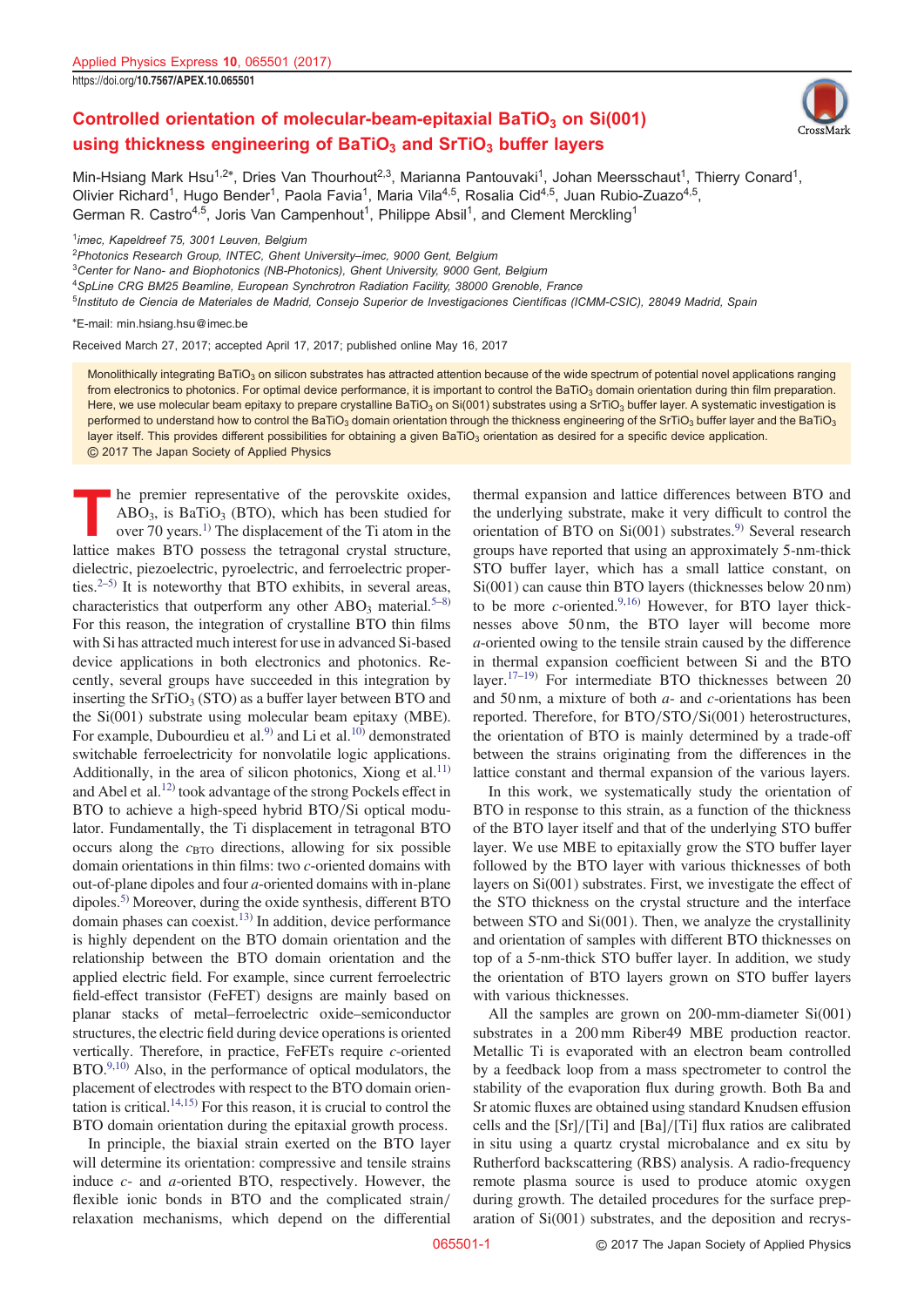

Fig. 1. (a) Lattice constant  $a_{\perp}$  as a function of the STO layer thickness on a  $Si(001)$  substrate. The inset shows the RSM of  $(220)_{Si}$  for a Si substrate and  $(1.967, 1.967, 0)_{Si}$ , equivalent to  $(2, 0, 0)_{STO}$ , for a 5-nm-thick STO layer. (b) HRTEM images of 5-, 10-, and 40-nm-thick layers of STO on Si(001). (c) Si 2p XPS scan of the 5-nm-thick STO layer on Si(001). (d) HAADF-STEM image of a 10-nm-thick STO layer on Si(001).

tallization of the first 6 monolayers (ML) (2.4 nm) of STO can be found in Ref. [9](#page-4-0). To ensure the quality of the initial STO layer, we repeat the STO deposition and recrystallization until we reach an STO thickness of 5 nm on a Si(001) substrate. To obtain STO layers thicker than 5 nm after the second recrystallization at  $550^{\circ}$ C, STO is allowed to continue growing under an oxygen chamber pressure of  $\sim$ 1.2 × 10<sup>-6</sup> Torr. As soon as the desired STO thickness is reached, the substrate temperature is increased to 630 °C to grow the BTO layer under an oxygen chamber pressure of  $\sim$ 1.6 × 10<sup>-6</sup> Torr. Then, the thicknesses of the layers are determined by spectroscopic ellipsometry (calibrated using TEM images).

Figure 1 presents the results of the crystal and interface analyses, obtained through high-resolution X-ray diffractometry (HRXRD), synchrotron radiation grazing-incidence X-ray diffractometry  $(SR\text{-}GIXRD)$ ,<sup>[20\)](#page-4-0)</sup> transmission electron microscopy (TEM), and X-ray photoemission spectroscopy (XPS), for a series of samples with different STO thicknesses on a Si(001) substrate. To extract the STO out-of-plane lattice constants  $(a_1)$ , the  $\omega$ -2 $\theta$  spectrum measured by HRXRD is fitted by Lorentzian functions. Then, according to  $(002)_{\text{STO}}$ peak positions, the STO out-of-plane lattice constants  $(a_1)$ for layer thicknesses between 2.5 and 40 nm are extracted, as presented in Fig. 1(a). The error bars are related to the uncertainty of the peak positions during the fitting process. Bulk STO on Si with a "cube-on-cube" epitaxial relationship shows a lattice mismatch of around 28% (bulk STO: 0.3905 nm; Si: 0.[5](#page-4-0)431 nm).<sup>5)</sup> However, the introduction of  $1/2$  ML of Sr at the interface promotes the 45° rotation of the STO lattice with respect to the Si lattice, thereby reducing the effective with respect to the Si lattice, thereby reducing the effective lattice mismatch to  $2\%$  (Si/ $\sqrt{2}$ : 0.3840 nm). Therefore, Si inherently exerts compressive strain on the STO layer, prolonging the lattice in the out-of-plane direction, as measured for the 2.5-nm-thick STO sample, which has a large  $a_{\perp}$ [Figs. 1(a)]. This also indicates that the strain in the thin STO layer does not fully relax during the recrystallization step. For STO thicknesses greater than 5 nm, the relaxation is gradual, reducing the lattice constant toward that of bulk STO. In the 5-nm-thick STO layer,  $a_{\perp}$  is partially relaxed (larger  $a_{\perp}$  than that of bulk STO). The in-plane relaxation for the 5-nm-thick STO layer is measured by the reciprocal space mapping

 $(RSM)$  of  $(220)_{Si}$  by SR-GIXRD. The RSM results show that the STO peak tracks the relaxation line (indicated by the white dotted line) and is located at  $(1.967, 1.967, 0)_{Si}$ , suggesting a full relaxation in plane (in-plane lattice constant  $a_{\parallel} = 0.3905$ nm). Therefore, the 5-nm-thick STO layer exhibits a different degree of relaxation in the in- and out-of-plane directions. As the layer thickness is increased to 40 nm,  $a_{\perp}$  relaxes below the bulk value. Conversely,  $a_{\parallel}$  is found to be 0.3927 nm above the bulk value, from a  $\omega$ -2 $\theta$  scan of (202)<sub>STO</sub> by HRXRD. The strain/relaxation imbalance in the STO layer is mainly caused by flexible ionic bonds. Furthermore, the mismatch of the thermal coefficient of STO ( $\alpha_{\text{STO}} = 8.8 \times 10^{-6} {}^{\circ}C^{-1}$  for bulk STO) and that of Si  $(\alpha_{Si} = 2.6 \times 10^{-6} \degree \text{C}^{-1}$  for Si) must be considered. To quantitatively explain the thermal effect on the STO lattice, we assume that, at the recrystallization temperature of 550 °C, the STO thin film will be relaxed in the plane such that its lattice constant becomes equal to the bulk STO lattice constant  $(a^{550^{\circ} \text{CSTO-Bulk}})$ , which is given by  $a^{550^{\circ} \text{CSTO-Bulk}} = a^{20^{\circ} \text{CSTO-Bulk}}[1 + \alpha_{\text{STO}}(550 - 20)]$ , where  $a^{20^{\circ}$ CSTO\_Bulk, the bulk STO lattice constant at 20 °C, is equal to 0.3905 nm. Thus, the lattice constant of the STO thin film at 550 °C is 0.3923 nm. Since the STO thin film adheres onto the Si surface, during cooling to 20 °C, the contraction of the STO in-plane lattice is driven by the thermal expansion coefficient of  $Si$ ,<sup>[21,22](#page-4-0))</sup> and hence, the in-plane lattice constant of the STO thin film at 20 °C ( $a_{\parallel}^{20\text{-}CSTO-film}$ ) is given by  $a_{\parallel}^{20\text{-}CSTO-film}$  =  $a_{\parallel}^{550\text{-}CSTO-Bulk}$  [1 +  $\alpha_{\text{Si}}(20-550)$ ]. Therefore,  $a_{\parallel}^{20\text{-}CSTO-film}$ l, becomes 0.3918 nm, which is in good agreement with our experimental value of 0.3927 nm. Furthermore, according to  $(a_{\perp}^{20^{\circ} \text{CSTO}} - a_{\perp}^{20^{\circ} \text{CSTO}} - a_{\perp}^{20^{\circ} \text{CSTO}}) = -2 \cdot (C_{12}/C_{11}) \cdot$  $(a_{\parallel}^{20^{\circ} \text{CSTO-film}} - a^{20^{\circ} \text{CSTO-Bulk}})$ , where  $a_{\perp}^{20^{\circ} \text{CSTO-film}}$  is the outof-plane lattice constant of the STO thin film at  $20^{\circ}$ C and  $C_{12}/C_{11} = 0.3228$ , we find  $a_{\perp}^{20^{\circ} \text{CSTO-film}} = 0.3897$  nm, which is consistent with our measured value of 0.3895 nm. To summarize, the strain of the 2.5-nm-thick STO layer is mainly governed by compressive strain from Si leading to a large  $a_{\perp}$ . However, the strain/relaxation mechanism for the thicker STO layer is determined more by thermal expansion, which leads to tensile strain, thereby reducing  $a_{\perp}$ .

Figure 1(b) shows cross-sectional high-resolution TEM (HR-TEM) images along the  $[110]_{Si}$  zone axis for 5-, 10-, and 40-nm-thick STO layers on Si. The relative orientations of the structures are  $[100]_{STO}$  ||  $[110]_{Si}$  along the zone axis and  $[001]_{\text{STO}}$   $\parallel$   $[001]_{\text{Si}}$  in the vertical direction. Because of the thermodynamic instability of the system, $8$ ) an amorphous interfacial layer (IL) is formed between the STO layer and the Si(001) substrate. However, for the 5-nm-thick STO layer, this interfacial layer is barely observable. Hence, we conduct  $XPS$  on 5-nm-thick  $STO/Si$  heterostructures to analyze the interface further, as shown in Fig. 1(c). The silicate peak near the Si 2p core level can be observed near ∼102 eV. By fitting its peak area, the thickness of the IL is determined to be around 0.7 nm. The combination of TEM and XPS characterization allows the thickness of each amorphous layer to be extracted and compared [as shown in Fig. 1(b)], showing that the IL grows with STO thickness. From the high-angle annular dark-field scanning TEM (HAADF-STEM) image shown in Fig.  $1(d)$ , we can conclude that this IL is actually composed of two layers. Since the contrast in HAADF-STEM images is proportional to the square of the atomic number  $(Z^2)$ , the brightness of the double layers at the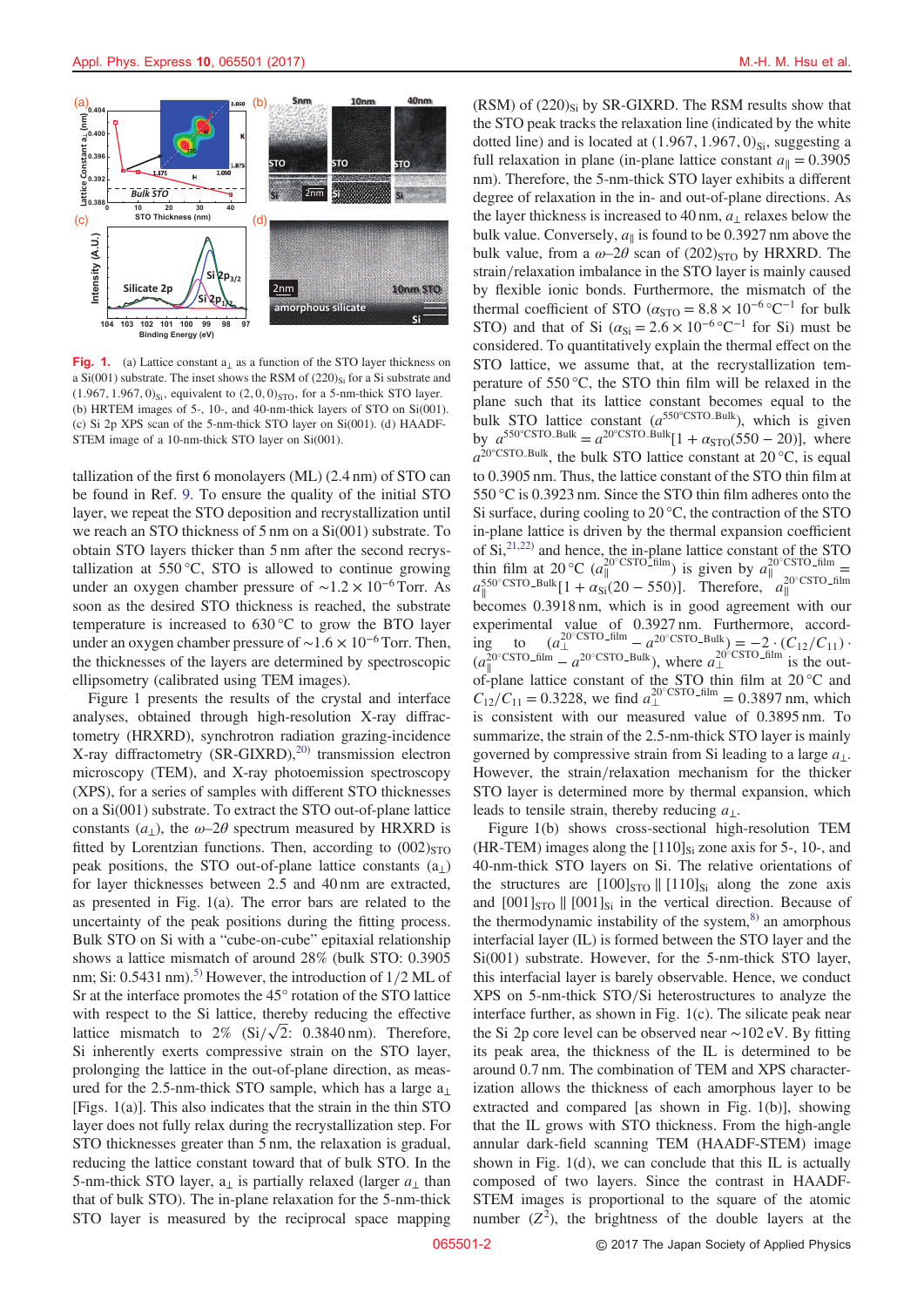<span id="page-3-0"></span>

Fig. 2. (a) Lattice constants,  $a_{\perp}$  and  $a_{\parallel}$ , and tetragonality of BTO of different layer thicknesses on a 5-nm-thick STO layer. (b) a<sup>⊥</sup> of STO for samples with different BTO layer thicknesses on a 5-nm-thick STO layer. (c) HAADF-STEM images of 20- and 100-nm-thick BTO layers on a 10-nmthick STO buffer layer. (d)  $\omega$ -2 $\theta$  scans of (002)<sub>BTO/STO</sub> for 5- and 100-nmthick BTO layers on a 5-nm-thick STO layer.

interface indicates that they have different compositions. Electron dispersion spectroscopy (EDS) measurements show that the whole IL is composed of a silicate compound with a graded distribution of Si, O, Sr, and Ti, which is the result of diffusion processes during the STO recrystallization step at high temperatures. The top layer contains more Sr and Ti, while the bottom layer is more  $SiO_x$ -rich.

Furthermore, we also study the effect of the BTO thickness on both the BTO and STO crystal structures and investigate the interface stability. BTO layers with thicknesses ranging from 5 to 100 nm are grown on  $Si(001)$  with a 5-nm-thick STO buffer layer. For BTO thicknesses below 20 nm, the BTO in-plane lattice constant  $a_{\parallel}$  is evaluated using a scan from the origin to  $(220)_{Si}$  in reciprocal space by SR-GIXRD. The thicker layers are evaluated using  $\omega$ –2 $\theta$  scans of (202)<sub>BTO</sub> Bragg reflections by HRXRD. The values of  $a_1$  for all the BTO layer samples are determined by studying  $(002)_{\text{BTO}}$  by HRXRD. It should be noted that, for a-oriented BTO, the four equivalent domain orientations in the plane should result in double peaks corresponding to  $(202)_{\text{BTO}}$  and  $(220)_{\text{BTO}}$  related to the distinct in-plane lattice constants,  $c$  and  $a$ . However, it is challenging to resolve the double peaks in our HRXRD setup due to the small difference in lattice constant. For this reason, the in-plane lattice constant  $(a_{\parallel})$  for BTO used in this work is an average value. Figure 2(a) presents the evolution of the BTO lattice constant, including  $a_{\perp}$ ,  $a_{\parallel}$ , and the tetragonality  $(a_1/a_0)$ , as a function of the thickness of BTO grown on a 5-nm-thick STO buffer layer on Si(001). We clearly observe that, with increasing BTO thickness, the out-of-plane lattice  $a_{\perp}$  decreases, while the in-plane lattice constant  $a_{\parallel}$  increases. The evolution of the tetragonality suggests that BTO flips from the c-orientation to the a-orientation as the thickness increases. When the thickness of the BTO layer is below 20 nm, the compressive strain originating from the larger in-plane BTO lattice constant (bulk c-oriented BTO:  $a_{\parallel}$  = 0.3992 nm vs bulk STO  $a_{\parallel} = 0.3905$  nm) is dominant. This causes BTO to become more c-oriented. However, for BTO thicknesses greater than 20 nm, the strain caused by the



Fig. 3. (a) Ba  $\chi_{\text{min}}$  for RBS channeling and FWHM of the  $(002)_{\text{BTO}}$ rocking curve, Δω, for various BTO layer thicknesses on 5-nm-thick STO layers. (b) Series of RHEED images showing different BTO layer thicknesses on a 5-nm-thick STO buffer layer.

thermal expansion starts to play a role. Since the BTO spaced by the 5 nm STO buffer is close to the Si surface, during cooling after growth, the thermal expansion of Si drives the contraction of the BTO in-plane lattice. As indicated by the huge difference in thermal expansion coefficient between BTO ( $\alpha_{\text{BTO}} = 11 \times 10^{-6} \text{K}^{-1}$  for bulk BTO) and Si, the tensile strain causes the BTO orientation to change from out-of-plane to in-plane. It should also be noted that the volume of a BTO unit cell on 5 nm STO is larger than the bulk BTO unit cell volume, indicating that some point defects are generated during growth. Furthermore, the change in  $a_{\perp}$  for the 5-nmthick STO film covered with BTO layers of various thicknesses is shown in Fig. 2(b). When a 5-nm-thick BTO layer is grown on the 5-nm-thick STO layer, the  $a_1$  of STO is relaxed and remains low for BTO layer thicknesses between 20 and 100 nm. The same can be observed in the HAADF-STEM image in Fig. 2(c). BTO layers 20 and 100 nm thick have a similarly thick amorphous silicate region at the interface between the 10-nm-thick STO layer and the Si substrate. Figure 2(d) presents the  $\omega$ -2 $\theta$  scans of (002)<sub>BTO/STO</sub> obtained by HRXRD for the thinnest (5 nm) and thickest (100 nm) BTO layers on the 5-nm-thick STO buffer layer. When the BTO thickness increases, the width of the  $(002)_{\text{BTO}}$  peak decreases, indicating the increase in crystallite size within the BTO layer. According to the Scherrer equation, the evaluated crystallite size for the 100 nm BTO layer is around 25 nm.

In addition, we investigate the dependence of the crystallinity of the BTO layers on their thickness. First, RBS channeling is performed to quantitatively analyze the BTO crystallinity. In principle, the higher the layer quality, the more alpha particles can be channeled without being scattered. Therefore, higher quality layers will have a lower minimum yield ( $\chi_{\text{min}}$ ), defined by the signal ratio of the channeled and random particles. In Fig. 3(a), Ba  $\chi_{\text{min}}$  reveals that the BTO quality improves as the BTO thickness increases. Figure 3(a) also shows the full width at half maximum (FWHM) of the